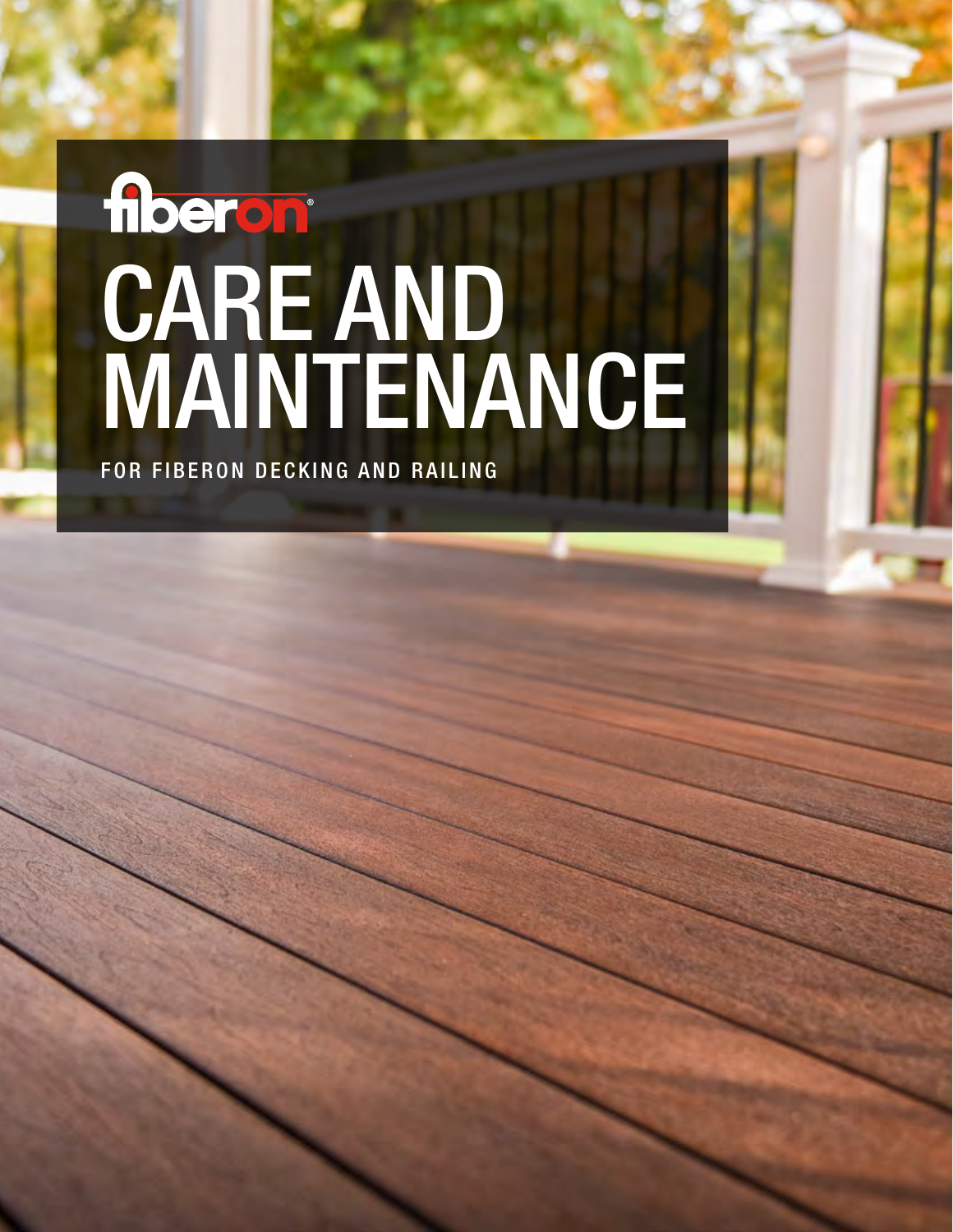# GET READY TO ENJOY YEARS OF EASY OUTDOOR LIVING

Fiberon<sup>®</sup> composite decking and railing is designed to be long lasting and low maintenance. Of course, life happens. Use this guide to help you manage the occasional mess or mishap. And thanks for choosing Fiberon!



### *TABLE OF CONTENTS*

# GENERAL CARE AND MAINTENANCE

# SPECIAL CONSIDERATIONS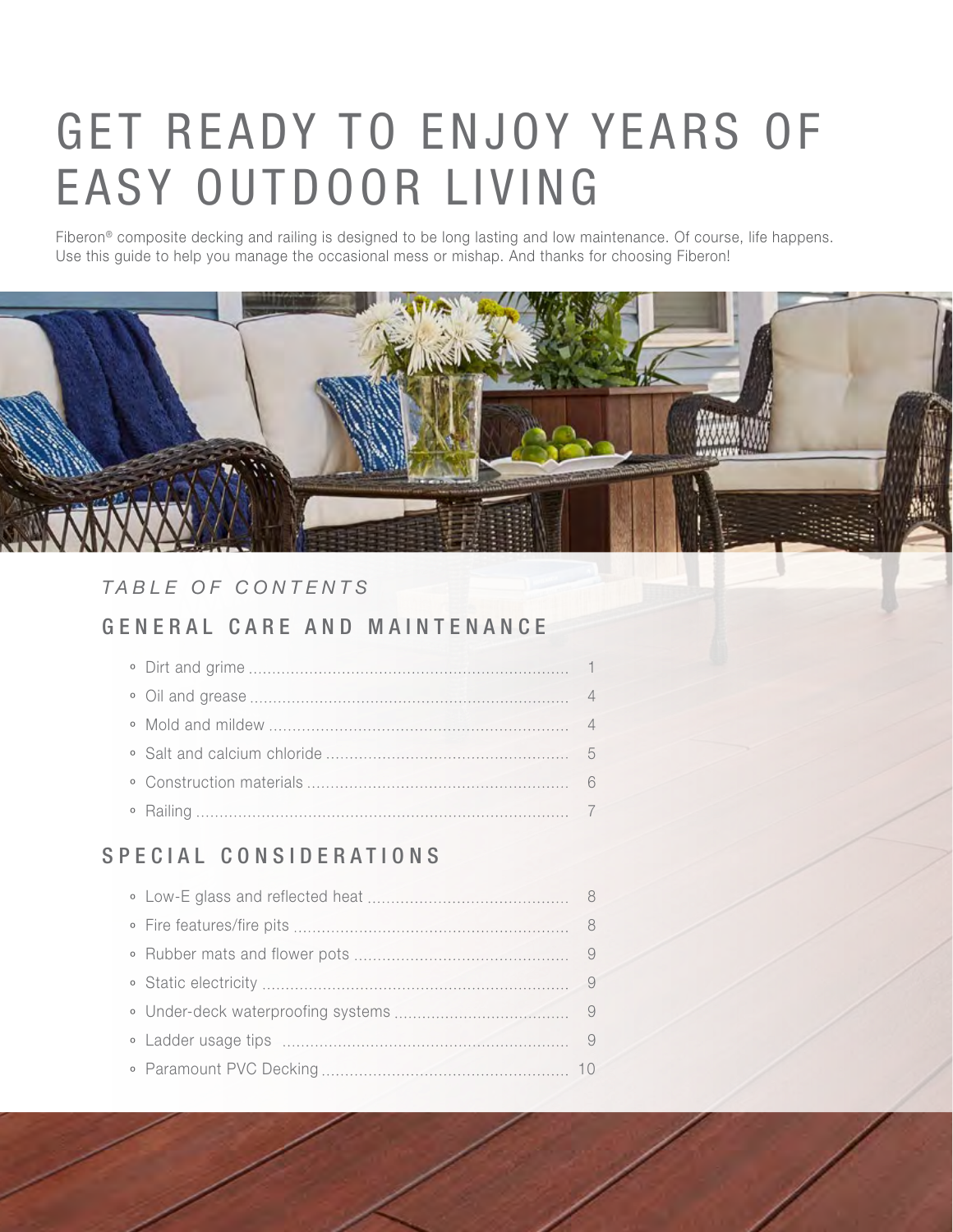# GENERAL CARE AND MAINTENANCE

# DIRT AND GRIME

In most cases, an occasional soap and water cleaning is all that is needed to keep your Fiberon decking looking like new. For best results, use the following:

- º A pump sprayer
- º Mild household cleaner or composite decking cleaner
- º Non-metal scrub brush (with extension handle, if possible).

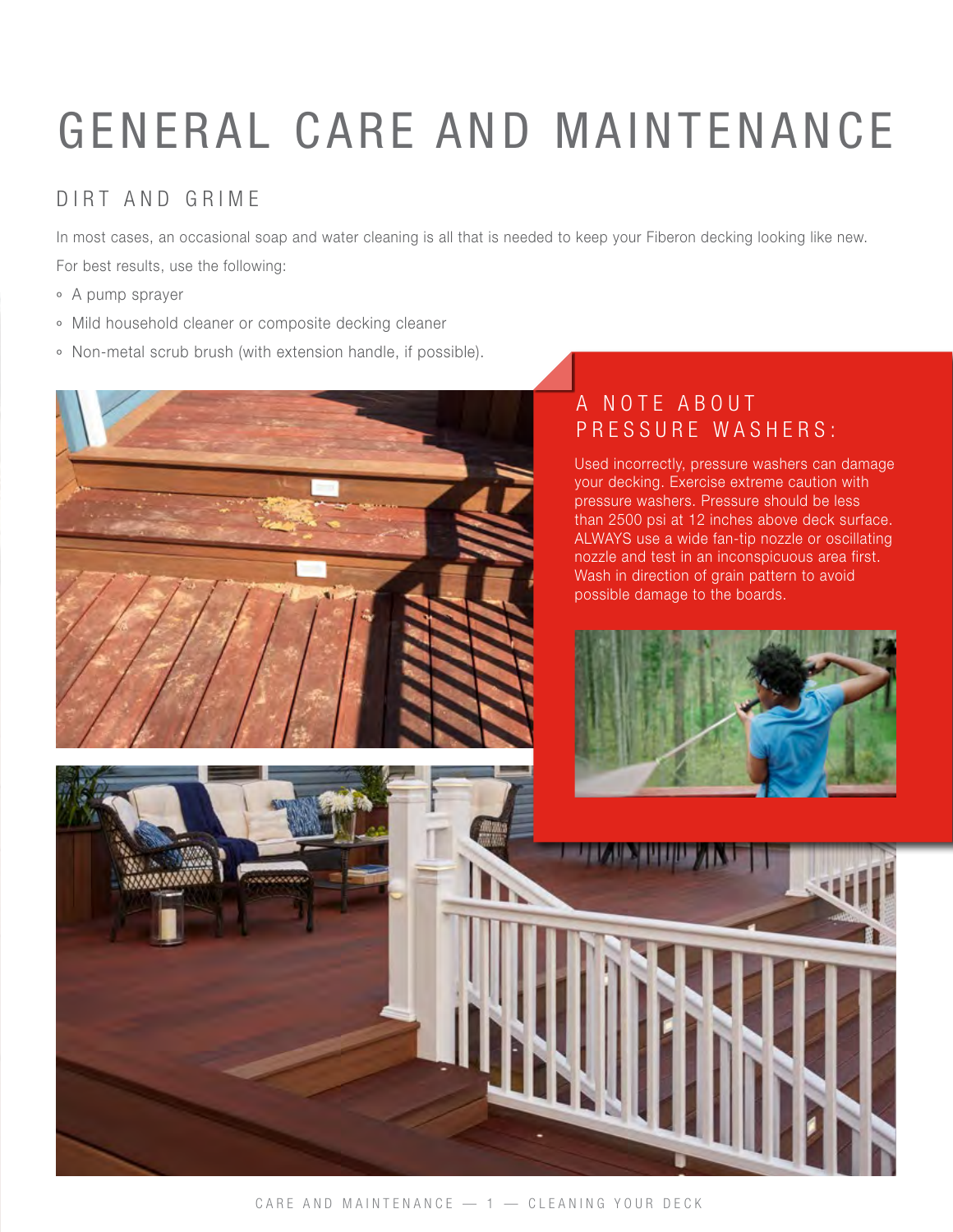

3

Sweep the surface or use a blower to **2** Sweep the surface or use a blower to remove loose debris such as leaves.



Clean debris from the spaces between boards to ensure proper drainage. If the gap between decking boards is less than 3/16 inch (4.8 mm), organic debris such as leaves, seeds, or pollen can settle on the deck and clog gaps. Water can pool, steeping organic debris. This will result in a "tea" or tannin which could stain your decking. Standing water could also cause the boards to swell, resulting in cracking, warping, and cupping of the material.



If you are cleaning your deck in direct sunlight, work in very small sections. The decking needs to stay wet during the entire process to allow for all dirt and soap residue to be rinsed off completely.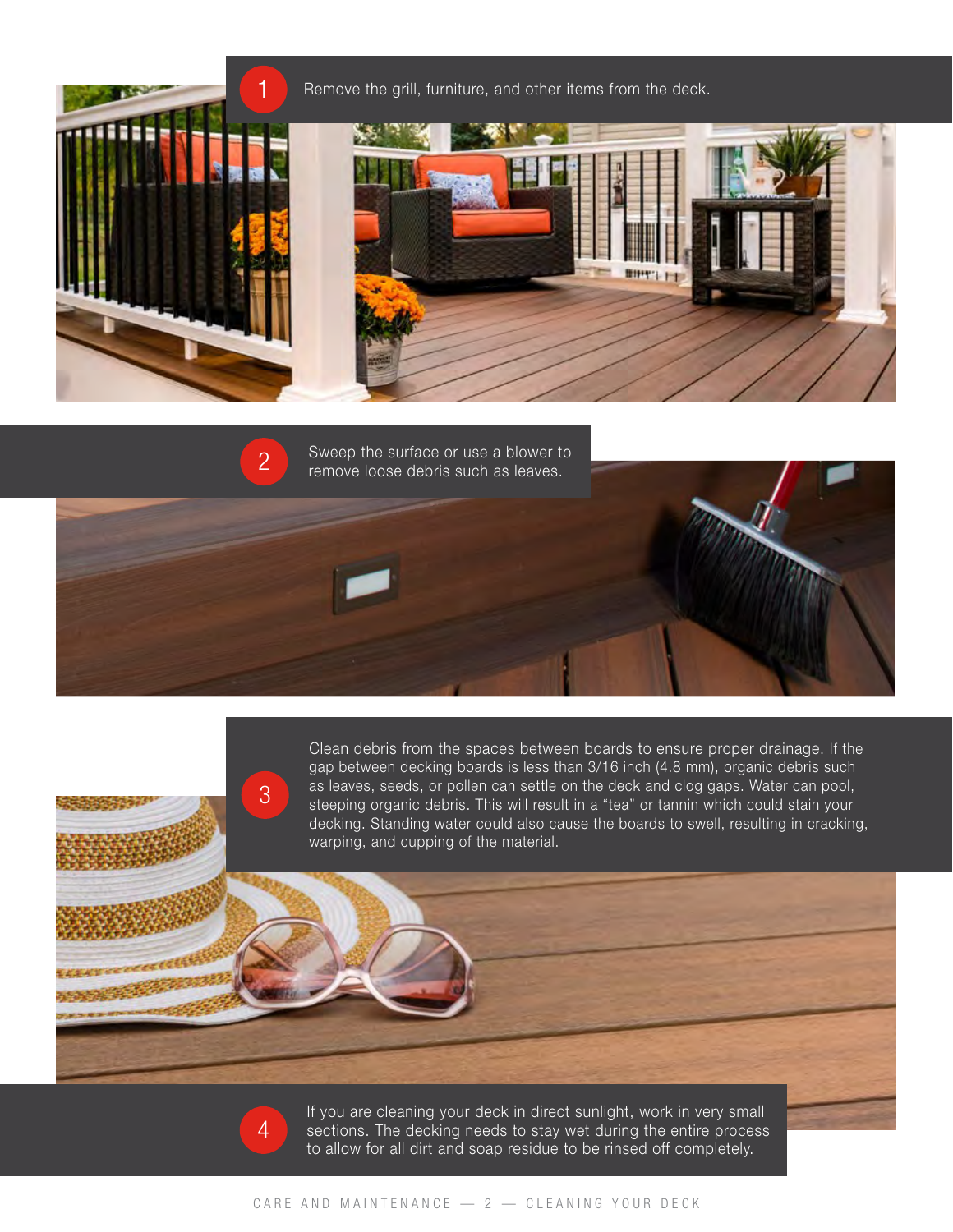Before applying the cleaner, review instructions for the particular product you are using.

6

5

7

Using a sprayer, apply the cleaner onto the dry deck. Do not let the product dry on the boards. Work in small sections and always keep the decking wet during the cleaning process.

Gently scrub the surface of the deck with an appropriate nonmetal brush. For tougher stains, allow cleaner to sit for 10-15 minutes, but continue to wet down the decking while you wait.

Rinse the section of the deck completely with regular water. Repeat these steps until the entire surface has been cleaned.<br>Repeat these steps until the entire surface has been cleaned.



Let the deck dry completely before putting **9** Let the deck dry completely before putting the accessories back.

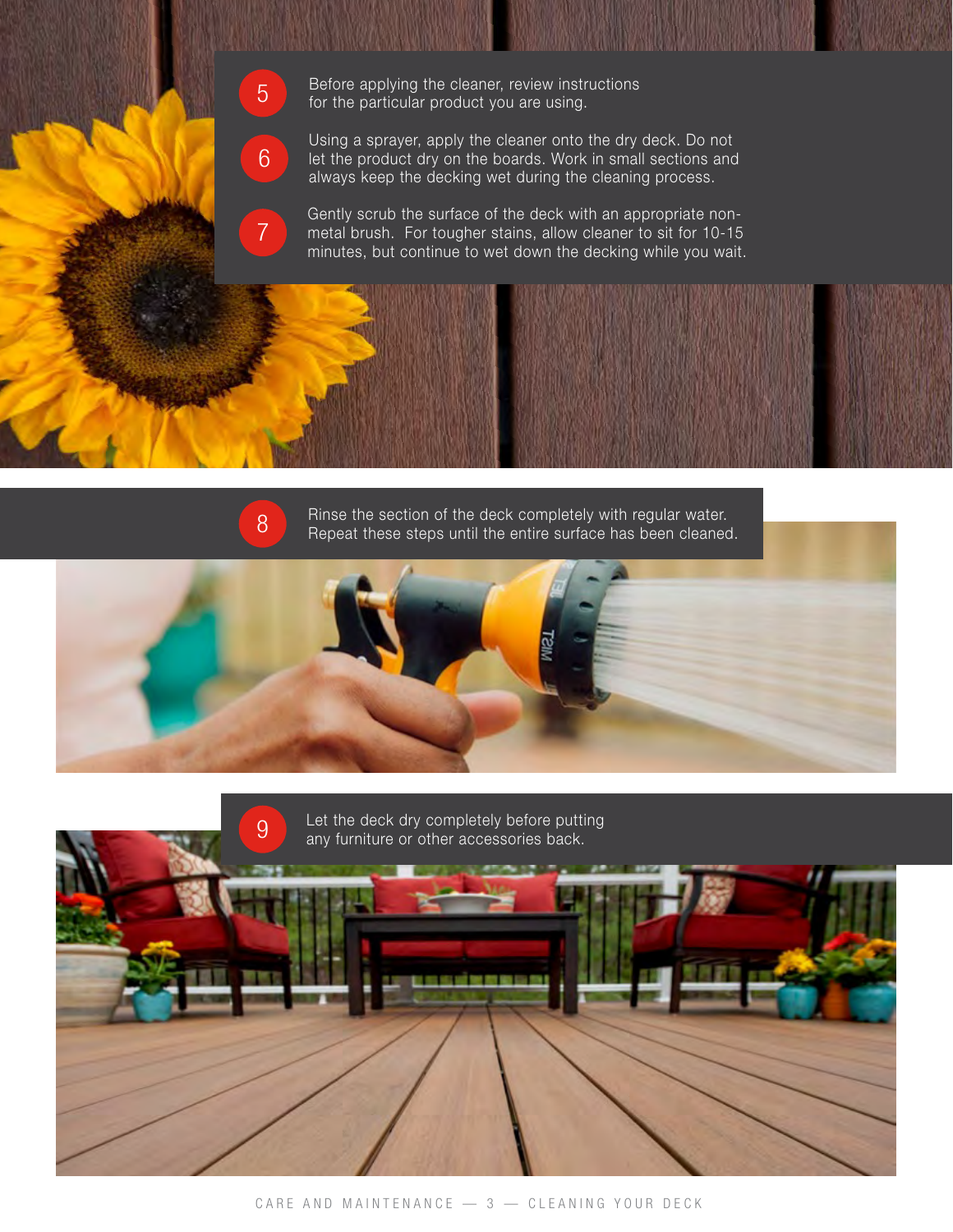# OIL AND GREASE

- º Speedy clean-up is best. For grease and oil stains that soap and water cannot remove, an all-purpose cleaner such as Fantastik should do the trick. Or, use a commercial deck cleaner designed specifically for your type of decking.
- º De-Solv-It® Citrus Solution is effective in removing tar, asphalt, oil, grease, and chewing gum. Be sure to follow the manufacturer's recommendations and test in an inconspicuous area prior to cleaning the entire deck.





Technical Bulletin: Cleaning Mold on Capped and Uncapped Decking.

### MOLD AND MILDEW

- º Tiny and lightweight, mold spores travel easily through the air. To thrive, mold and mildew need air, water, elevated temperatures, and a food source such as decaying wood, leaves, or pollen.
- º Mold can grow almost anywhere. To minimize mold on your deck, clean it as often as needed, at least once per year. Climate conditions vary in different regions of the country and may necessitate more frequent cleaning.
- º If mold is present on your deck, there are many commercial products available for removing it. Collier Manufacturing 30-Seconds® Outdoor Cleaner is a heavy duty, mildly alkaline, chlorinated mold and mildew cleaner that is biodegradable once rinsed into the soil. During testing, it performed well in removing mold and mildew.
- º For best results, be sure to follow the manufacturer's instructions and use cleaners within their stated shelf life. Do not mix recommended cleaning products together as harmful chemical reactions could occur.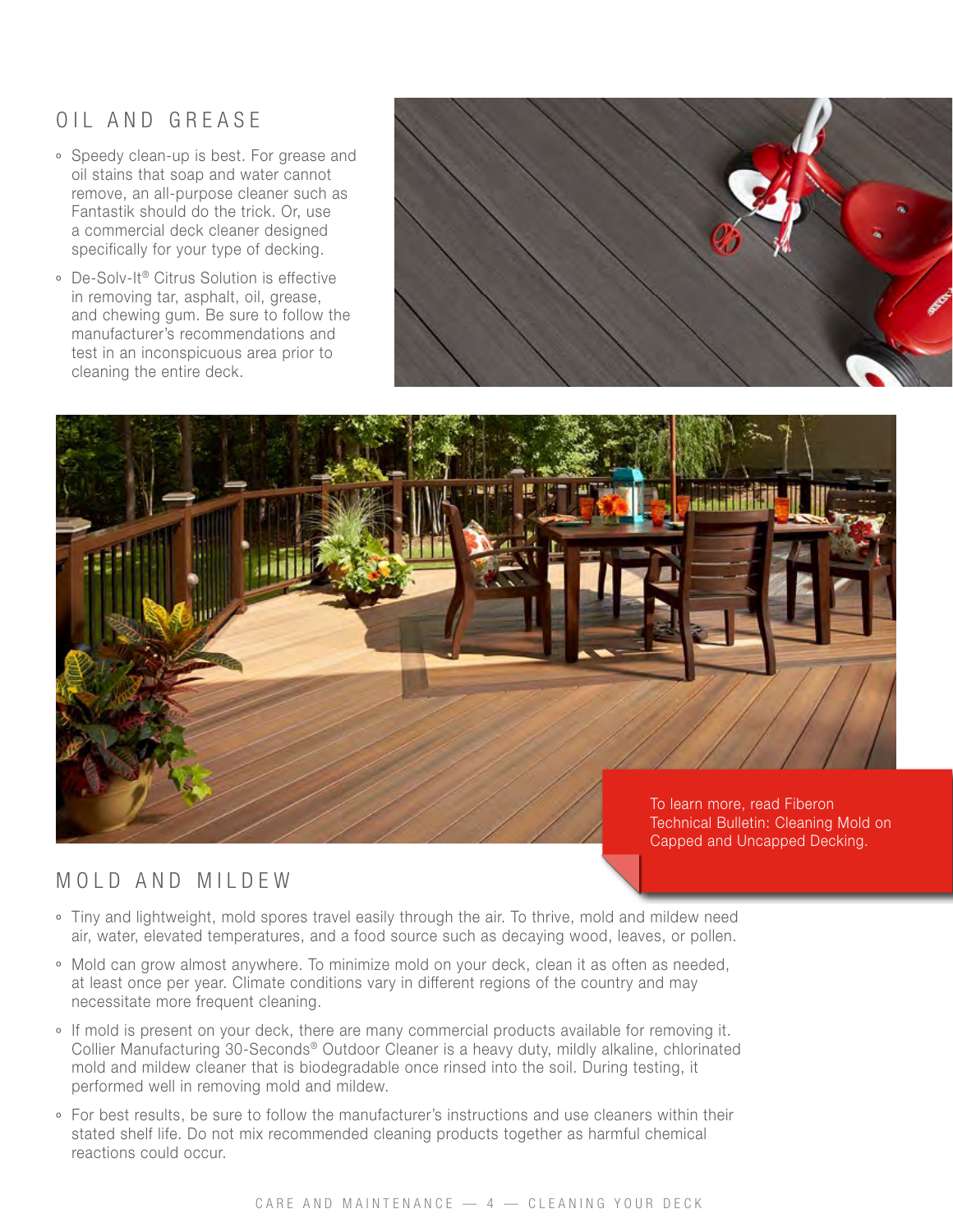

on your deck, at the risk of permanent damage.

# SALT AND CALCIUM CHLORIDE

#### Choosing the best ice melt product

- º If the winter weather has left your deck slippery or ice-covered, choose calcium chloride-based "ice melt" or rock salt to remove the snow and ice.
- º Don't use sand as it is naturally abrasive and could easily damage the surface of the deck boards.
- º Look for the phrases "safe for concrete," "safe for flagstone," and "will not kill grass" in the ice melt product description.
- º Avoid ice melt with added colorant. These dyes can stain composite or PVC decking.
- º If you have children or pets that frequent your deck in the winter, ensure your chosen product will be safe for them as well.

#### Cleaning up ice melt debris quickly and easily

- º When the threat of inclement weather has passed, use a broom to sweep up any existing granular pieces and discard the ice melt. This will prevent people and pets from tracking in ice melt that could damage indoor flooring.
- º Remove any remaining buildup of ice melt with water and a light scrubbing. Use a non-metal deck brush.
- º When warmer temperatures return, it's best to rinse your deck with a garden hose to remove any stubborn leftover debris.

CARE AND MAINTENANCE — 5 — CLEANING YOUR DECK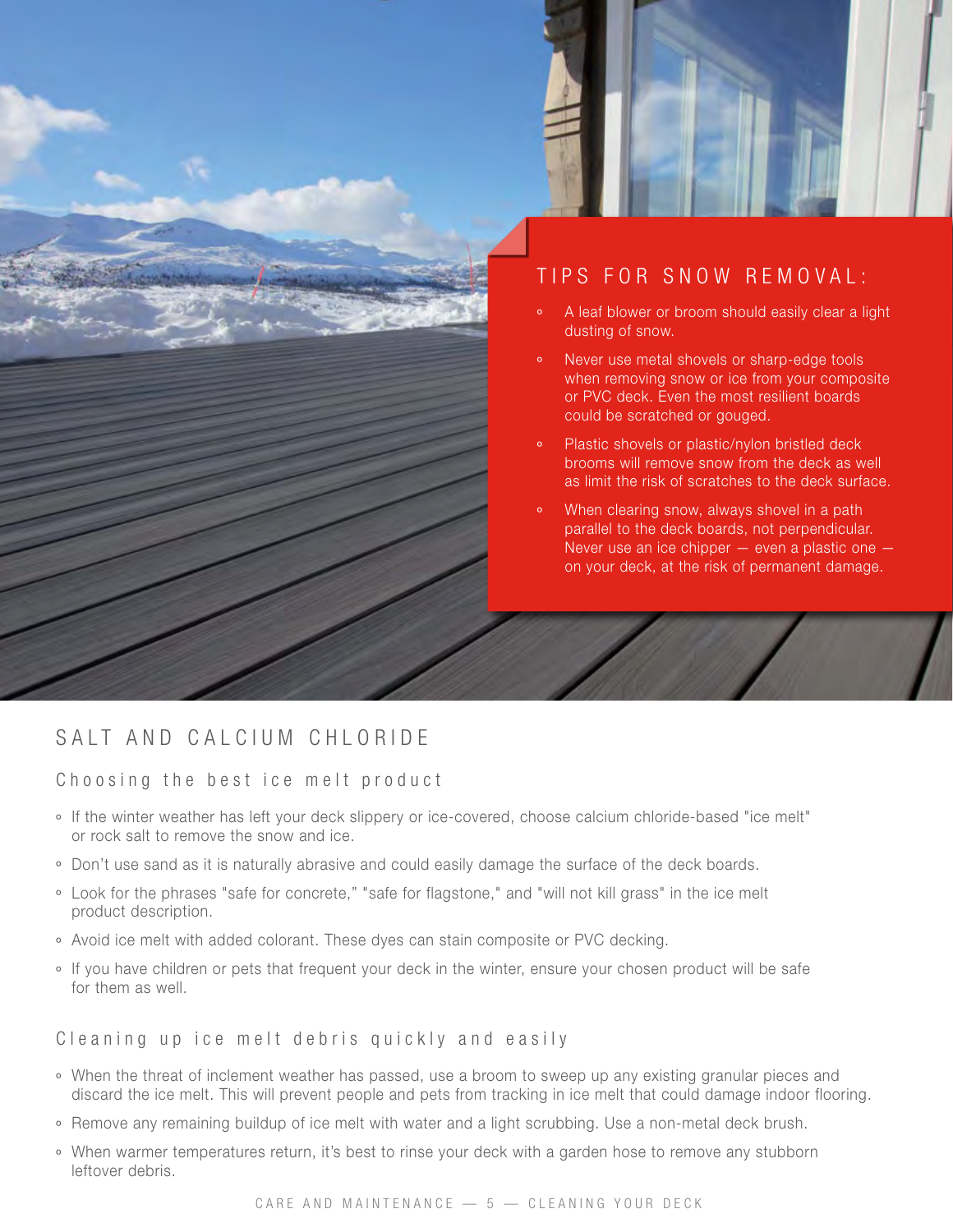# CONSTRUCTION MATERIALS

#### Construction Chalk

Colored chalk used in construction for marking straight lines prior to cutting is permanent on most surfaces. Contact the specific chalk manufacturer for a cleaning solution that may prove effective. The best advice is to avoid colored chalk. Instead, use a workable alternative such as white chalk or baby powder.



#### Masonry Construction

- º Always protect decking during masonry construction. White or hazy residue from mineral deposits (efflorescence) can leach out of stone and masonry material after water evaporates, leaving the deposits behind. Minerals from soils in certain arid and mountainous environments can also cause a hazing affect when deposited on the deck surface.
- º To prevent this, either cover the decking surface completely and securely during the construction phase or wait to install the decking until after masonry construction has been completed. To minimize this effect during masonry construction, keep materials dry and allow masonry and cement to cure properly.
- º For mineral deposits left on the decking surface, periodic cleaning is required. Use mild soap or a composite decking cleaner, and be sure to follow the label instructions carefully. Do not mix recommended cleaning products together as harmful chemical reactions could occur. NOTE: For Symmetry® Decking, use a soft nylon deck brush, not a brass bristle brush.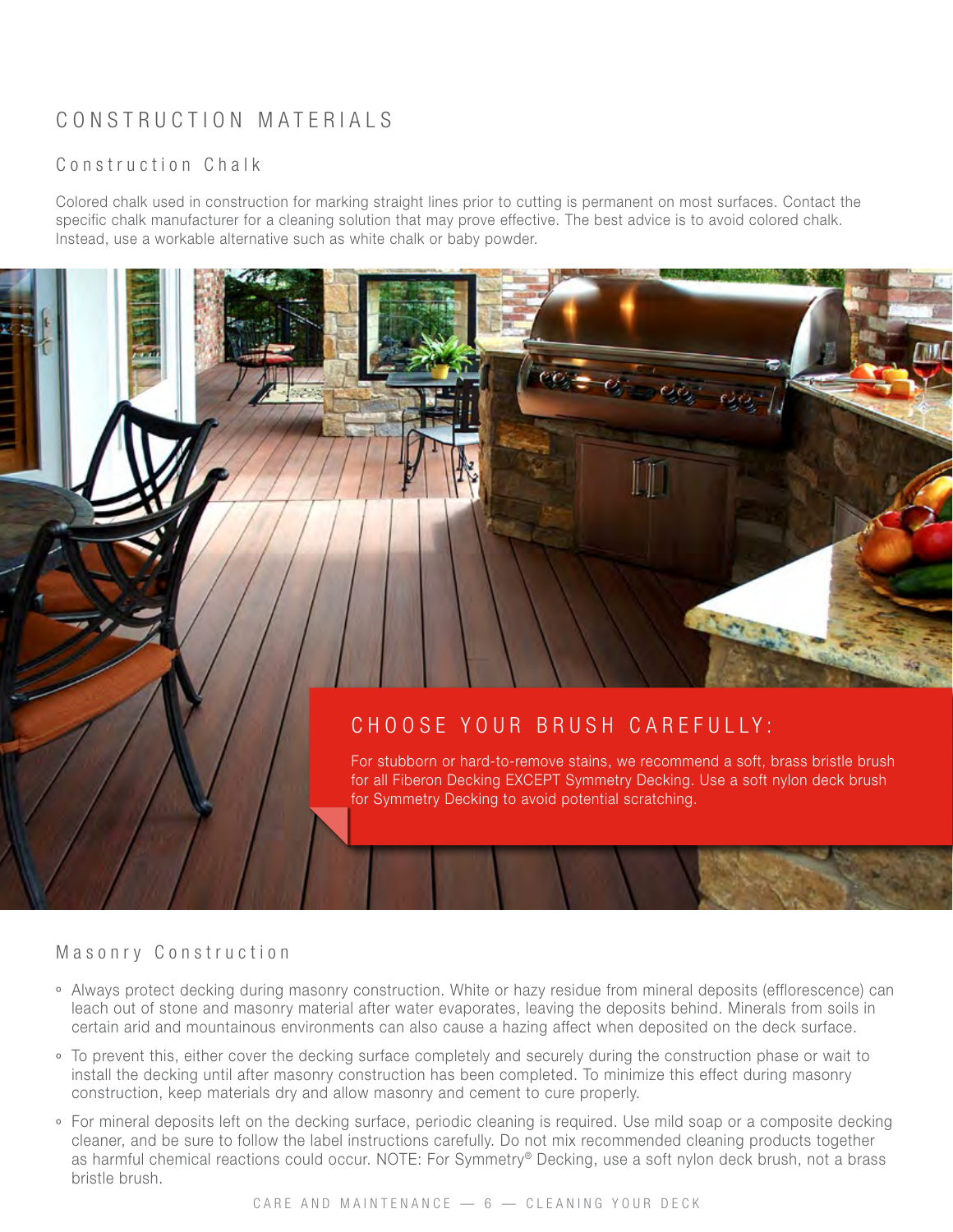# RAILING

For general cleaning, use mild soap and water or Fantastik® spray cleaner. For white railing only, you may also use Mr. Clean® Magic Erasers. For deeper cleaning, or to remove any oxidation, we recommend DeckMAX® PVC Revitalizing Wipes.

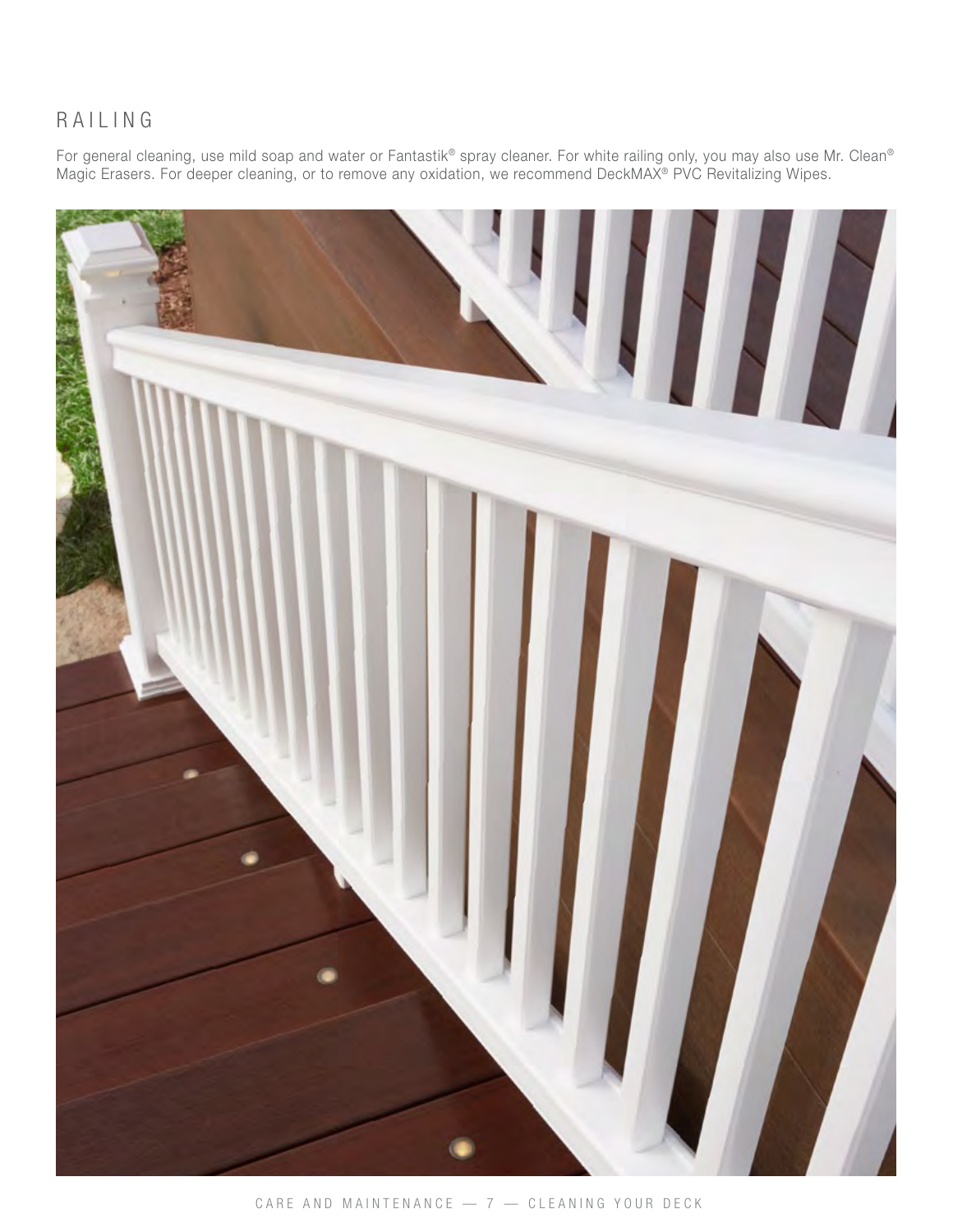# SPECIAL CONSIDERATIONS

# FIRE AND POTENTIAL HEAT SOURCES

Composite decking will retain heat when exposed to direct or reflective sunlight. Exercise caution if walking barefoot. Footwear may be required. Heat build-up from external sources could possibly damage Fiberon decking surfaces. Examples would include reflected light from different types of glass (ex. low-e glass), fire features, and under-deck waterproofing installations that do not provide the 1.5 inches (4 cm) of unobstructed ventilation.

# LOW-F GLASS/REFLECTED HEAT

Low-emissivity (Low-E) glass is designed to prevent heat gain inside the house by reflecting sunlight outward. This reflective property can result in excessive heat build-up on the surface of Fiberon decking. Damage caused could include melting, sagging, warping, discoloration, increased expansion and contraction, and accelerated weathering.

If you have questions on how to reduce this risk, contact the manufacturer of the product containing the Low-E glass for suggestions on how to reduce or eliminate the reflected heat.

# FIRE FEATURES/FIRE PITS AND GRILLS

Fire features and fire pits are increasingly popular in outdoor living environments. Improperly installed fire features or fire pits can damage the surface of Fiberon decking via direct exposure to the flame or excessive radiated heat. Proper caution should be taken when designing, installing, and using these features to ensure damage does not result. Fire features and grills should be kept at least 12 inches from the deck and rail surfaces.

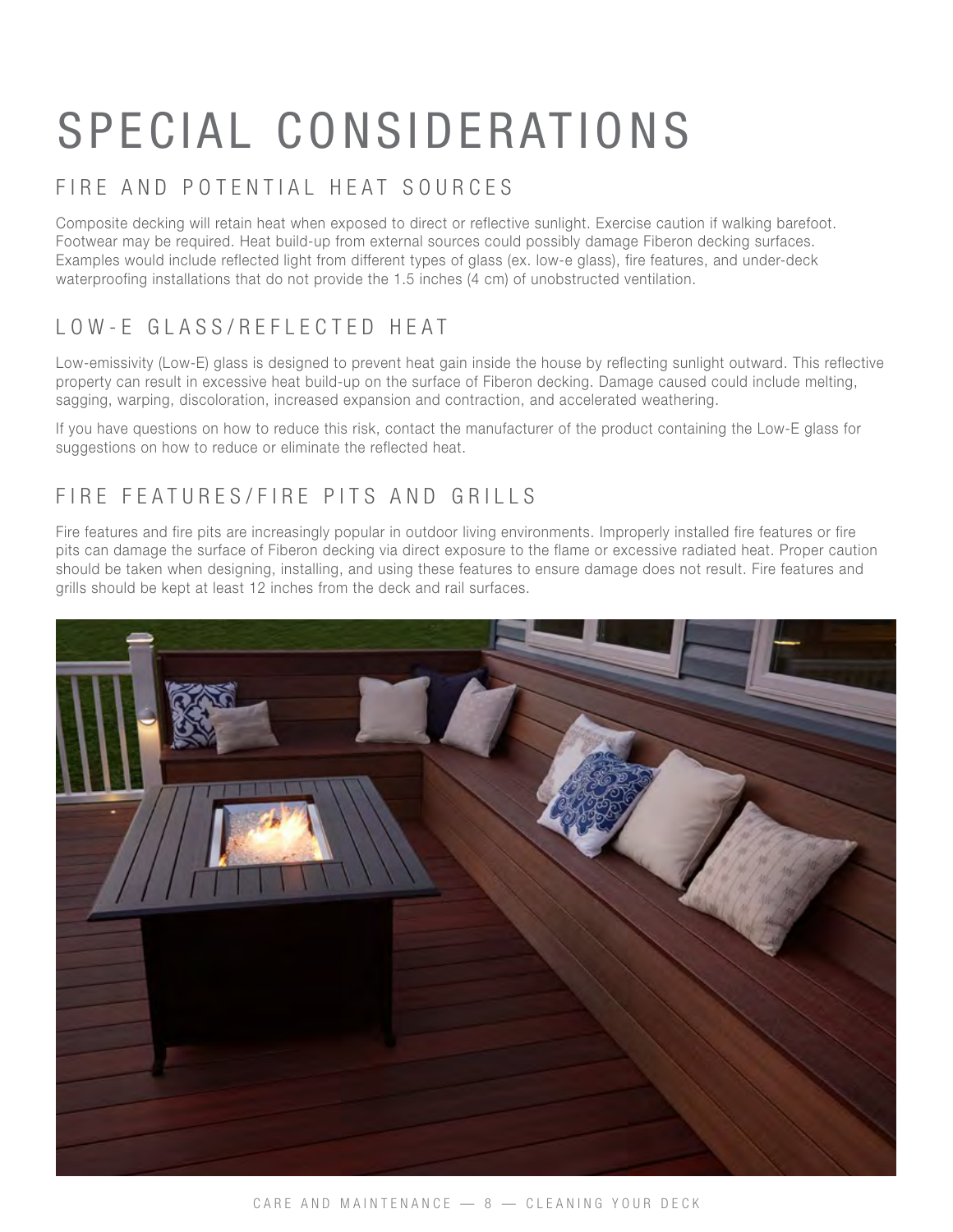

### R U B B E R M A T S

Welcome mats or grill mats with a rubber, vinyl or latex backing can mark your deck. The marks can be removed; however, we recommend using high-quality polypropylene or colorfast woven rugs to avoid the problem. Flower pots can also create potential problems. When pots, trays, etc., sit directly on the deck surface, moisture can get trapped. Over time, minerals and fertilizer/plant food can build up and result in a white discoloration on the boards. We recommend using a plant stand or other structure to elevate the pot and enable air flow underneath.

# S T A T I C

Dry or windy environments may create a temporary condition of static electricity. Climate and site conditions may also influence the occurrence of static electricity. Heat pumps and dryer vents that are close to, or pointed toward the decking material, can also generate static electricity on the deck. Always position the dryer vents away from the deck. In the case of excessive static buildup on an installed PVC or capped composite deck, we recommend the following:

- 1. Remove loose debris from the deck surface.
- 2. Dilute ACL Staticide® Concentrate 1 part to 39 parts water (1:39).

3. Spray or mop entire surface of the deck. Allow to air dry. Do not attempt to wipe the surface dry as wiping will reduce the effectiveness of the anti-static coating.

(\*Although very safe in diluted form, ACL Staticide Concentrate is considered a hazardous chemical if left undiluted. DO NOT use ACL Staticide Concentrate undiluted.)

# U N D E R - D E C K W A T E R P R O O F I N G S Y S T E M S

Properly installed, under-deck waterproofing systems can provide additional living or storage space. Improper installations are those that restrict air flow and result in buildup of heat and/or humidity, which can result in unwanted consequences.

Contact the manufacturer of the specific under-deck waterproofing system for installation instructions to ensure the required 1.5 inches (4 cm) of unobstructed cross-ventilation and air flow is achieved. If already installed, seek methods to achieve the cross-ventilation requirement.

# LADDER USAGE TIPS

- º When using a ladder, place it on a piece of 3/4-inch plywood firmly secured to the deck surface. This will disperse the load of the ladder's feet to nearby underlying joists.
- º Drill fasteners downward through the top of the plywood sheet into the deck board gaps. Ensure fasteners reach into the joists to keep the plywood from slipping. This will avoid holes left in your decking once the plywood sheet is removed.
- º Always follow the ladder manufacturer's instructions and safety tips as well.